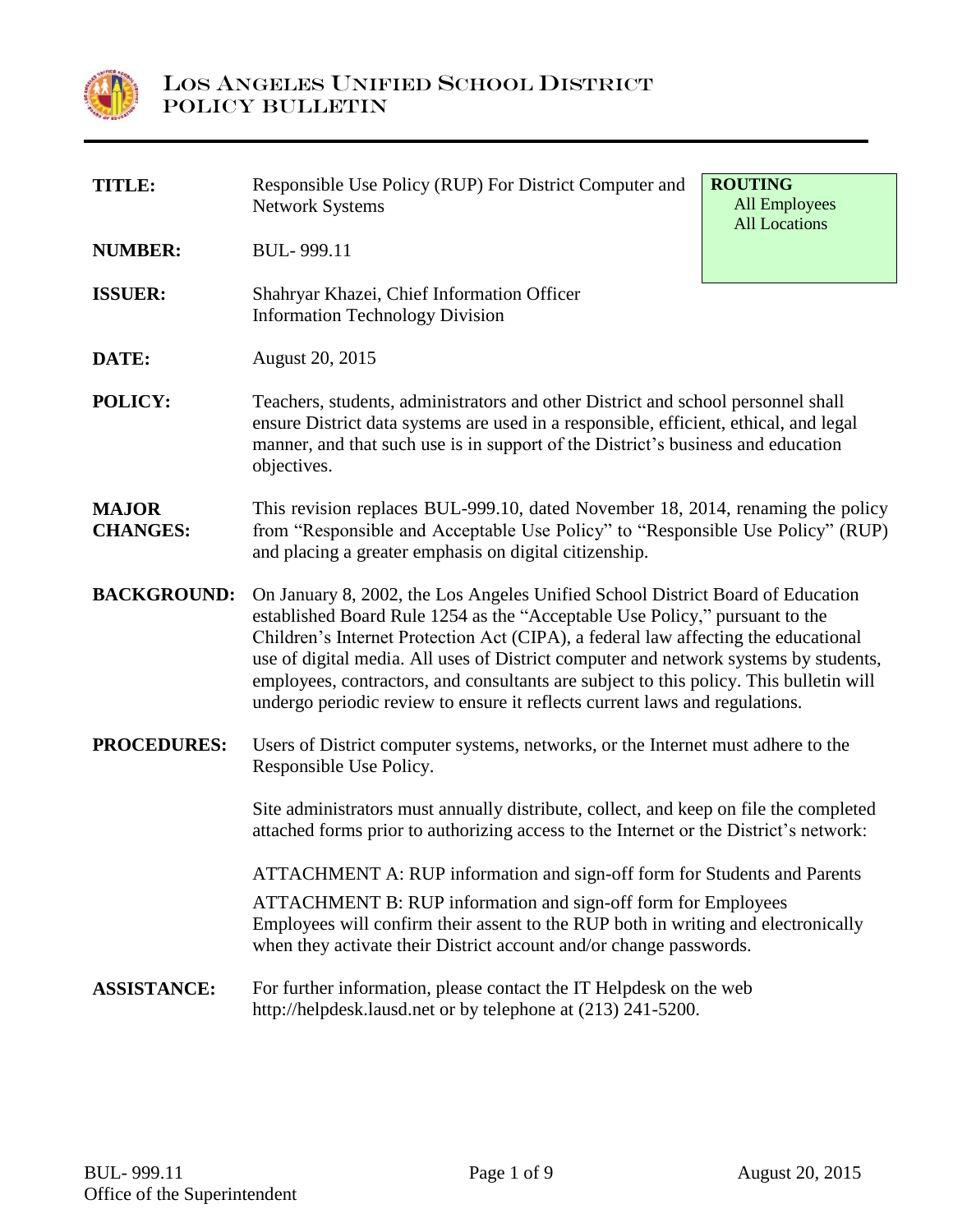

## Los Angeles Unified School District Responsible Use Policy (RUP) for District Computer Systems Information for Students and Families

## **Purpose**

The purpose of the District's Responsible Use Policy ("RUP") is to prevent unauthorized access and other unlawful activities by users online, prevent unauthorized disclosure of or access to sensitive information, and to comply with legislation including, but not limited to, the Children's Internet Protection Act (CIPA), Children's Online Privacy Protection Act (COPPA) and Family Educational Rights and Privacy Act (FERPA). Furthermore, the RUP clarifies the educational purpose of District technology. As used in this policy, "user" includes anyone using computers, Internet, email, and all other forms of electronic communication or equipment provided by the District (the "network") regardless of the physical location of the user. The RUP applies even when District-provided equipment (laptops, tablets, etc.) is used off District property. Additionally, the RUP applies when non-District devices access the District network.

The District uses technology protection measures to block or filter access, as much as reasonably possible, to visual and written depictions that are obscene, pornographic, or harmful to minors over the network. The District can and will monitor users' online activities and access, review, copy, and store or delete any communications or files and share them with adults as necessary. Users should have no expectation of privacy regarding their use of District equipment, network, and/or Internet access or files, including email.

The District will take all necessary measures to secure the network against potential cyber security threats. This may include blocking access to District applications, including, but not limited to, email, data management and reporting tools, and other web applications outside the United States and Canada.

## **Student Responsibility**

## *By initialing and signing this policy, you acknowledge that you understand the following:*

## **\_\_\_I am responsible for practicing positive digital citizenship.**

 $\Box$  I will practice positive digital citizenship, including appropriate behavior and contributions on websites, social media, discussion boards, media sharing sites, and all other electronic communications, including new technology.

 $\Box$  I will be honest in all digital communication.

 $\Box$  I understand that what I do and post online must not disrupt school activities or compromise school safety and security.

## **\_\_\_I am responsible for keeping personal information private.**

 $\Box$  I will not share personal information about myself or others including, but not limited to, names, home addresses, telephone numbers, birth dates, or visuals such as pictures, videos, and drawings.

 $\Box$  I will not meet anyone in person that I have met only on the Internet.

 $\Box$  I will be aware of privacy settings on websites that I visit.

 $\Box$  I will abide by all laws, this Responsible Use Policy and all District security policies.

## **\_\_\_I am responsible for my passwords and my actions on District accounts.**

 $\Box$  I will not share any school or District usernames and passwords with anyone.

 $\Box$  I will not access the account information of others.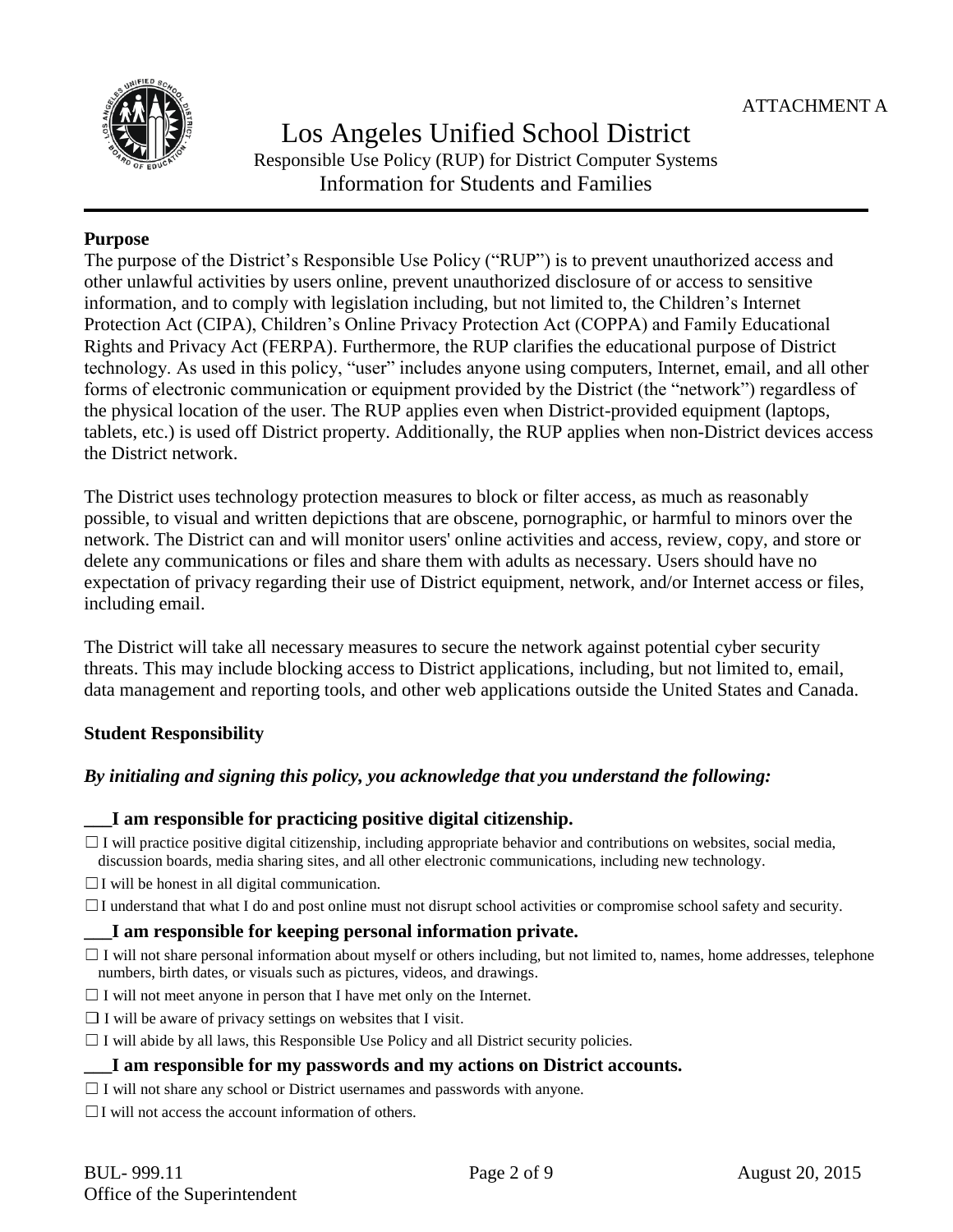

# Los Angeles Unified School District Responsible Use Policy (RUP) for District Computer Systems

## Information for Students and Families

 $\Box$  I will log out of unattended equipment and accounts in order to maintain privacy and security.

## **\_\_\_I am responsible for my verbal, written, and artistic expression.**

 $\Box$  I will use school appropriate language in all electronic communications, including email, social media posts, audio recordings, video conferencing, and artistic works.

#### **\_\_\_I am responsible for treating others with respect and dignity.**

- $\Box$  I will not send and/or distribute hateful, discriminatory, or harassing digital communications, or engage in sexting.
- $\Box$  I understand that bullying in any form, including cyberbullying, is unacceptable.

## **\_\_\_I am responsible for accessing only educational content when using District technology.**

- $\Box$  I will not seek out, display, or circulate material that is hate speech, sexually explicit, or violent.
- $\Box$  I understand that any exceptions must be approved by a teacher or administrator as part of a school assignment.
- $\Box$  I understand that the use of the District network for illegal, political, or commercial purposes is strictly forbidden.

## **\_\_\_I am responsible for respecting and maintaining the security of District electronic resources and networks.**

- $\Box$  I will not try to get around security settings and filters, including through the use of proxy servers to access websites blocked by the District.
- $\Box$  I will not install or use illegal software or files, including copyright protected materials, unauthorized software, or apps on any District computers, tablets, smartphones, or other new technologies.
- $\Box$  I know that I am not to use the Internet using a personal data plan at school, including personal mobile hotspots that enable access on District equipment.
- $\Box$  I will not use the District network or equipment to obtain unauthorized information, attempt to access information protected by privacy laws, or impersonate other users.

## **\_\_\_I am responsible for taking all reasonable care when handling District equipment.**

- $\Box$  I understand that vandalism in any form is prohibited.
- $\Box$  I will report any known or suspected acts of vandalism to the appropriate authority.
- $\Box$  I will respect my and others' use and access to District equipment.

#### **\_\_\_I am responsible for respecting the works of others.**

- $\Box$  I will follow all copyright [\(http://copyright.gov/title17/\)](http://copyright.gov/title17/) guidelines.
- $\Box$  I will not copy the work of another person and represent it as my own and I will properly cite all sources.
- $\Box$  I will not download illegally obtained music, software, apps, and other works.

## **Consequences for Irresponsible Use**

Misuse of District devices and networks may result in restricted access. Failure to uphold the responsibilities listed above is misuse. Such misuse may also lead to disciplinary and/or legal action against students, including suspension, expulsion, or criminal prosecution by government authorities. The District will attempt to tailor any disciplinary action to the specific issues related to each violation. (For more information, see BUL-6399.0, *Social Media Policy for Students*.)

#### **Disclaimer**

The District makes no guarantees about the quality of the services provided and is not liable for any claims, losses, damages, costs, or other obligations arising from use of the network or District accounts.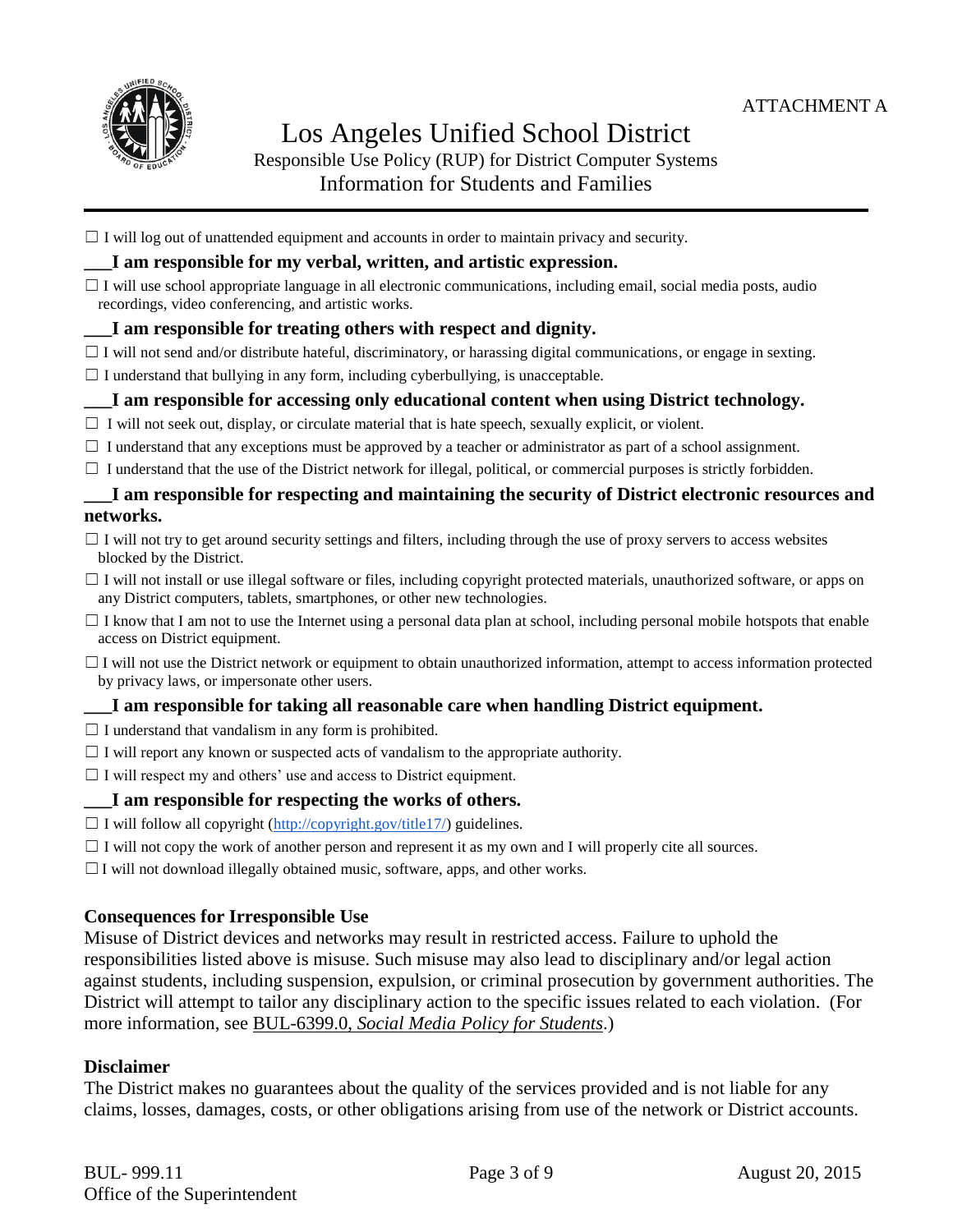

## Los Angeles Unified School District Responsible Use Policy (RUP) for District Computer Systems Information for Students and Families

Users are responsible for any charges incurred while using District devices and/or network. The District also denies any liability for the accuracy or quality of the information obtained through user access. Any statement accessible online is understood to be the author's individual point of view and not that of the District, its affiliates, or employees. Students under the age of 18 should only access District network accounts outside of school if a parent or legal guardian supervises their usage at all times. The student's parent or guardian is responsible for monitoring the minor's use outside of school.

## **Summary:**

All users are responsible for practicing positive digital citizenship. Positive digital citizenship includes appropriate behavior and contributions on websites, social media, discussion boards, media sharing sites and all other electronic communications, including new technology. It is important to be honest in all digital communications without disclosing sensitive personal information. What District community members do and post online must not disrupt school activities or otherwise compromise individual and school community safety and security.

## **Instructions:**

Read and initial each section above and sign below. Be sure to review each section with a parent or guardian and get their signature below. Return to your teacher or other designated school site personnel.

*I have read, understand, and agree to abide by the provisions of the Responsible Use Policy of the Los Angeles Unified School District.*

| Student Name:                                                                                                                                                                                                                 | Student Signature:                  |
|-------------------------------------------------------------------------------------------------------------------------------------------------------------------------------------------------------------------------------|-------------------------------------|
| Parent/Legal<br>Guardian Name:                                                                                                                                                                                                | Parent/Legal<br>Guardian Signature: |
| Teacher Name: The Solution of The Solution of The Solution of The Solution of The Solution of The Solution of The Solution of The Solution of The Solution of The Solution of The Solution of The Solution of The Solution of | Room Number:                        |

*Please return this form to the school where it will be kept on file. It is required for all students that will be using a computer network and/or Internet access.*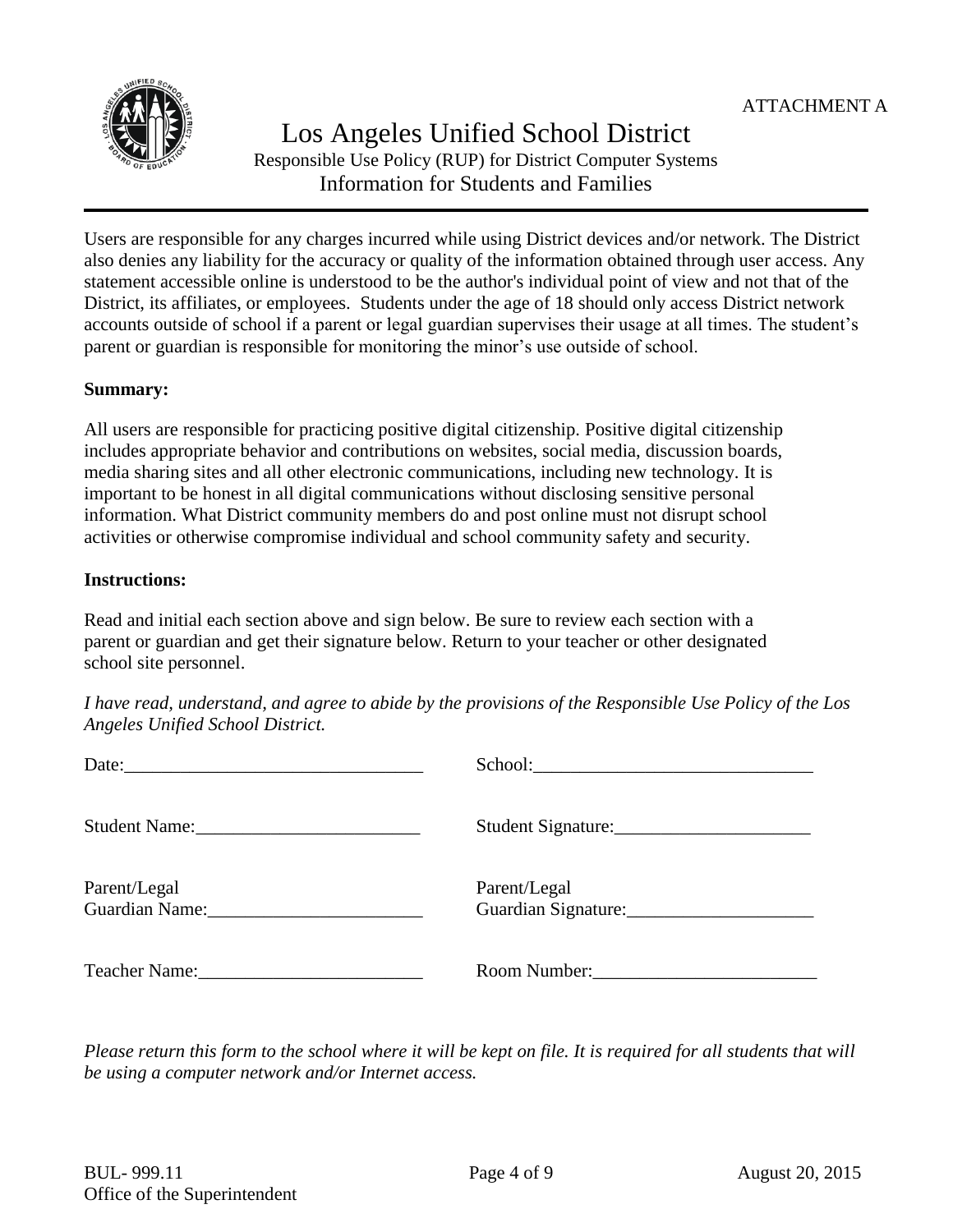

## **Purpose**

The purpose of the District's Responsible Use Policy ("RUP") is to prevent unauthorized access and other unlawful activities by users online, prevent unauthorized disclosure of or access to sensitive information and to comply with legislation including, but not limited to, the Children's Internet Protection Act (CIPA), Children's Online Privacy Protection Act (COPPA) and Family Educational Rights and Privacy Act (FERPA). Furthermore, the RUP clarifies the educational purpose of District technology. As used in this policy, "user" includes anyone using computers, Internet, email, and all other forms of electronic communication or equipment provided by the District (the "network") regardless of the physical location of the user. The RUP applies even when District provided equipment (laptops, tablets, etc.) is used off District property. Additionally, the RUP applies when non-District devices access the District network.

The District uses technology protection measures to block or filter as much as reasonably possible, access to visual and written depictions that are obscene, pornographic, or harmful to minors over the network. The District reserves the right to monitor users' online activities and to access, review, copy, and store or delete any communications or files and disclose them to others as it deems necessary. Users should have no expectation of privacy regarding their use of District property, network, and/or Internet access or files, including email.

The District will take all necessary measures to secure the network against potential cyber security threats. This may include blocking access to District applications, including but not limited to email, data management and reporting tools, and other web applications outside the United States and Canada.

## **Employee Responsibility**

## *If you are supervising students using technology, be vigilant in order to ensure students are meeting the provisions outlined in the RUP.*

## **Digital Citizenship**

- All employees are responsible for modeling and actively practicing positive digital citizenship.
- Employees using classroom technology are explicitly required to teach students about positive digital citizenship.
- What employees do and post online must not disrupt school activities or compromise school safety and security.

## **Privacy**

- I will not share personal information about students and employees including, but not limited to, names, home addresses, birth dates, telephone numbers, student ID numbers, employee numbers, and visuals.
- Transfer of student information shall be only through approved District information systems and facsimile. Email and collaborative documents are not secure methods for transmitting student data.
- I will be aware of privacy settings on websites that I visit.
- I will abide by all laws, this Responsible Use Policy, and all District security policies.

#### **Passwords**

- Under no circumstances are District passwords to be shared with others, including other District staff and students.
- Log out of unattended equipment and accounts in order to maintain privacy and security.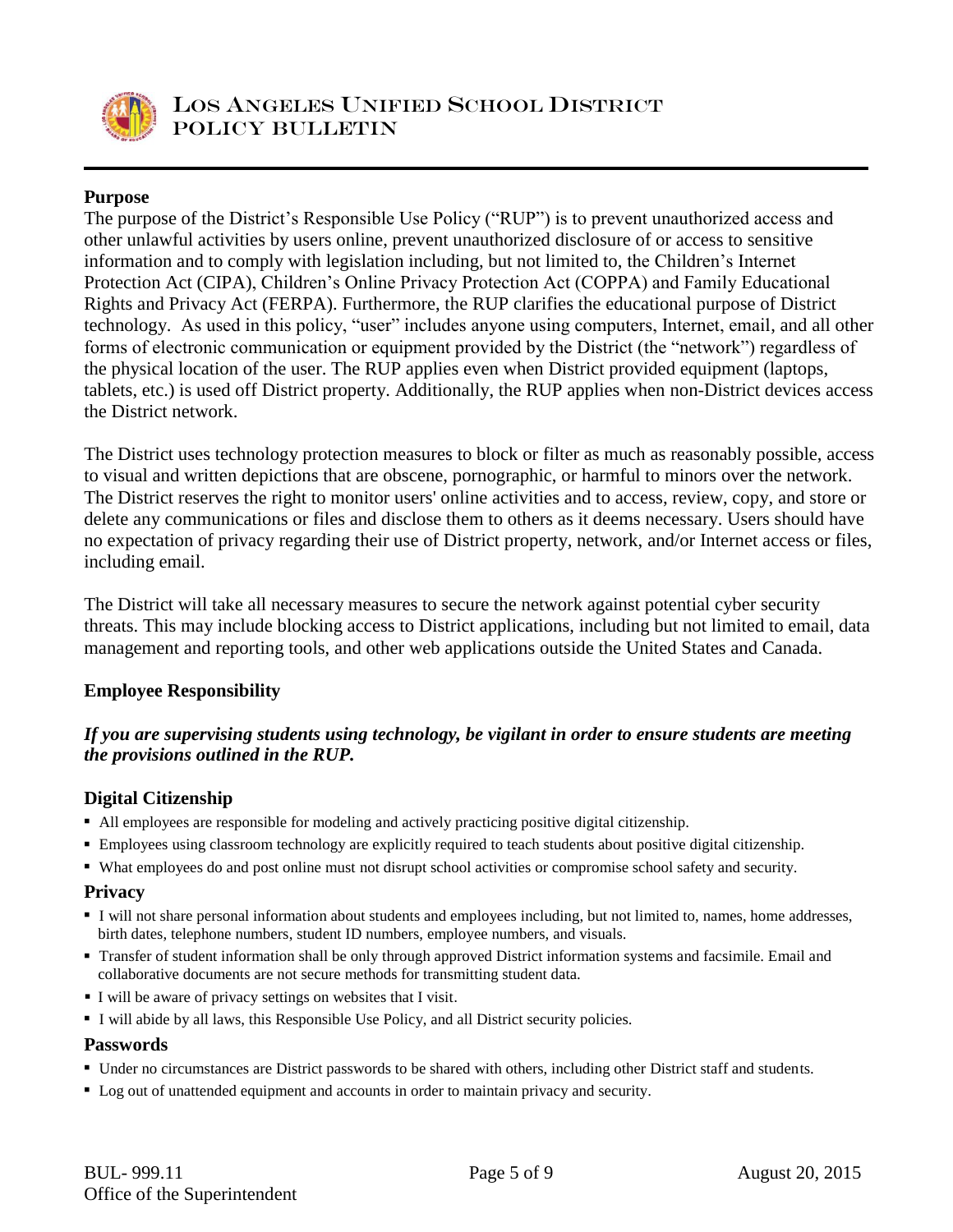

## **Professional Language**

 Use professional language in all work-related communications including email, social media posts, audio recordings, conferencing, and artistic works.

## **Cyberbullying**

- Bullying in any form, including cyberbullying, is unacceptable both in and out of school.
- Report all cases of bullying to the site administrator or other authority.

#### **Inappropriate Material**

- Do not seek out, display, or circulate material that is hate speech, sexually explicit, or violent while at school or while identified as a District employee.
- Exceptions may be made in an appropriate educational context.
- The use of the District network for illegal, political, or commercial purposes is strictly forbidden.
- Transmitting large files that are unrelated to District business and disruptive to the District network is prohibited.

#### **Security**

- All users are responsible for respecting and maintaining the security of District electronic resources and networks.
- Do not use the District network or equipment to obtain unauthorized information, attempt to access information protected by privacy laws, or impersonate other users.
- Do not try to bypass security settings and filters, including through the use of proxy servers.
- Do not install or use illegal software or files, including unauthorized software or apps, on any District computers, tablets, smartphones, or new technologies.

## **Equipment and Network Safety**

- Take all reasonable precautions when handling District equipment.
- Use caution when downloading files or opening emails as attachments could contain viruses or malware.
- Vandalism in any form is prohibited and must be reported to the appropriate administrator and/or technical personnel.

## **Copyright**

- While there are fair use exemptions [\(http://www.copyright.gov/fls/fl102.html\)](http://www.copyright.gov/fls/fl102.html), all users must respect intellectual property.
- Follow all copyright guidelines [\(http://copyright.gov/title17/\)](http://copyright.gov/title17/) when using the work of others.
- Do not download illegally obtained music, software, apps, and other works.

## **Consequences for Irresponsible Use**

Misuse of District devices and networks may result in restricted access or account cancellation. Failure to uphold the responsibilities listed above is misuse. Such misuse may also lead to disciplinary and/or legal action against employees, including personnel action and/or criminal prosecution by government authorities. The District will attempt to tailor any disciplinary action to the specific issues related to each violation.

## **Disclaimer**

The District makes no guarantees about the quality of the services provided and is not liable for any claims, losses, damages, costs, or other obligations arising from use of the network or District accounts. Users are responsible for any charges incurred while using District devices and/or network. The District also denies any liability for the accuracy or quality of the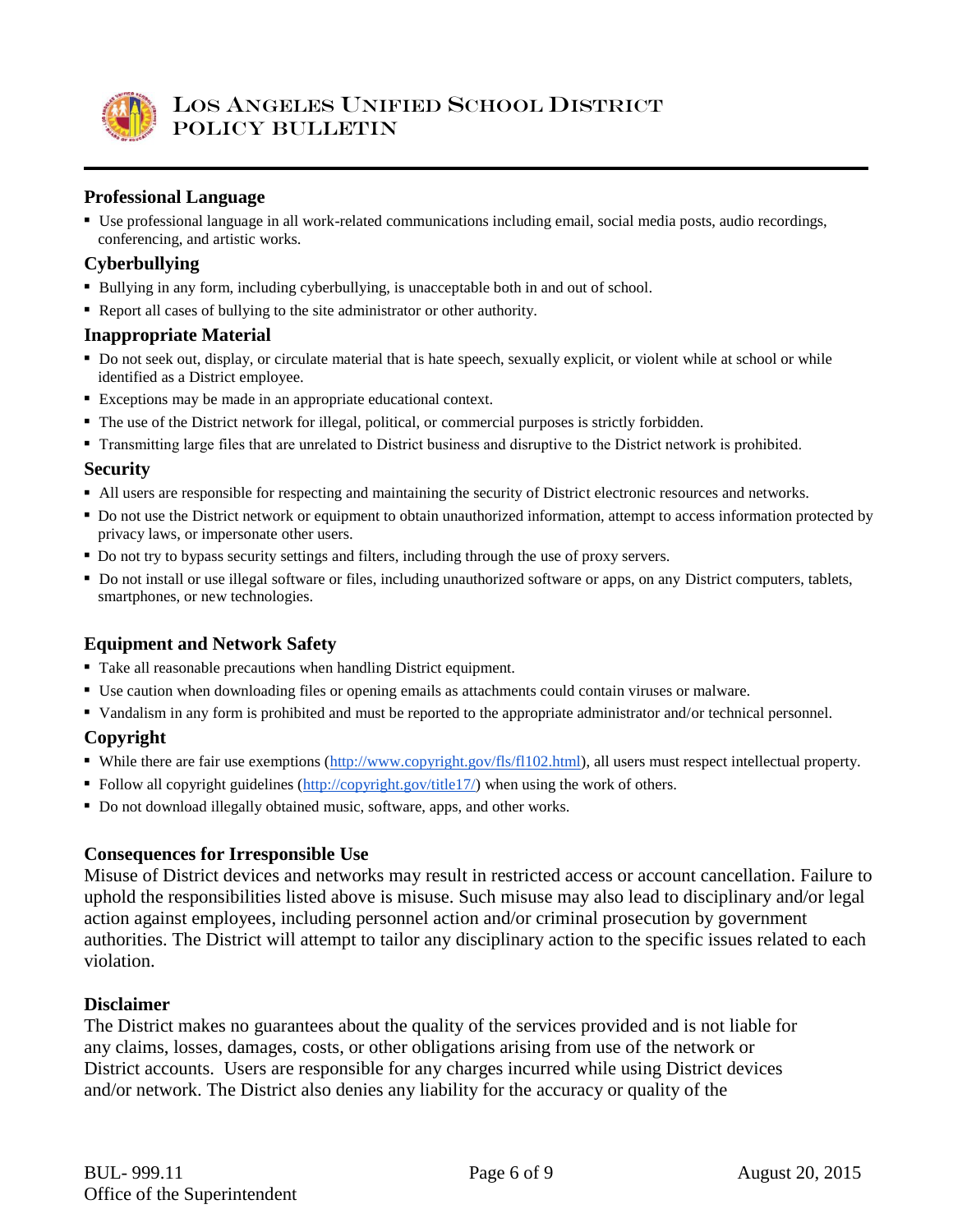

information obtained through user access. Any statement accessible online is understood to be the author's individual point of view and not that of the District, its affiliates, or employees.

#### **Instructions:**

After having read the above information, sign below and return to your administrator or other designated supervisory personnel.

*I have read, understand, and agree to abide by the provisions of the Responsible Use Policy of the Los Angeles Unified School District.*

| School/Office:      |       |  |  |  |
|---------------------|-------|--|--|--|
|                     |       |  |  |  |
| Employee Signature: | Date: |  |  |  |

*Please return this form to your supervisor or administrator to be kept on file. It is required for all employees that will be using a computer network and/or Internet access.*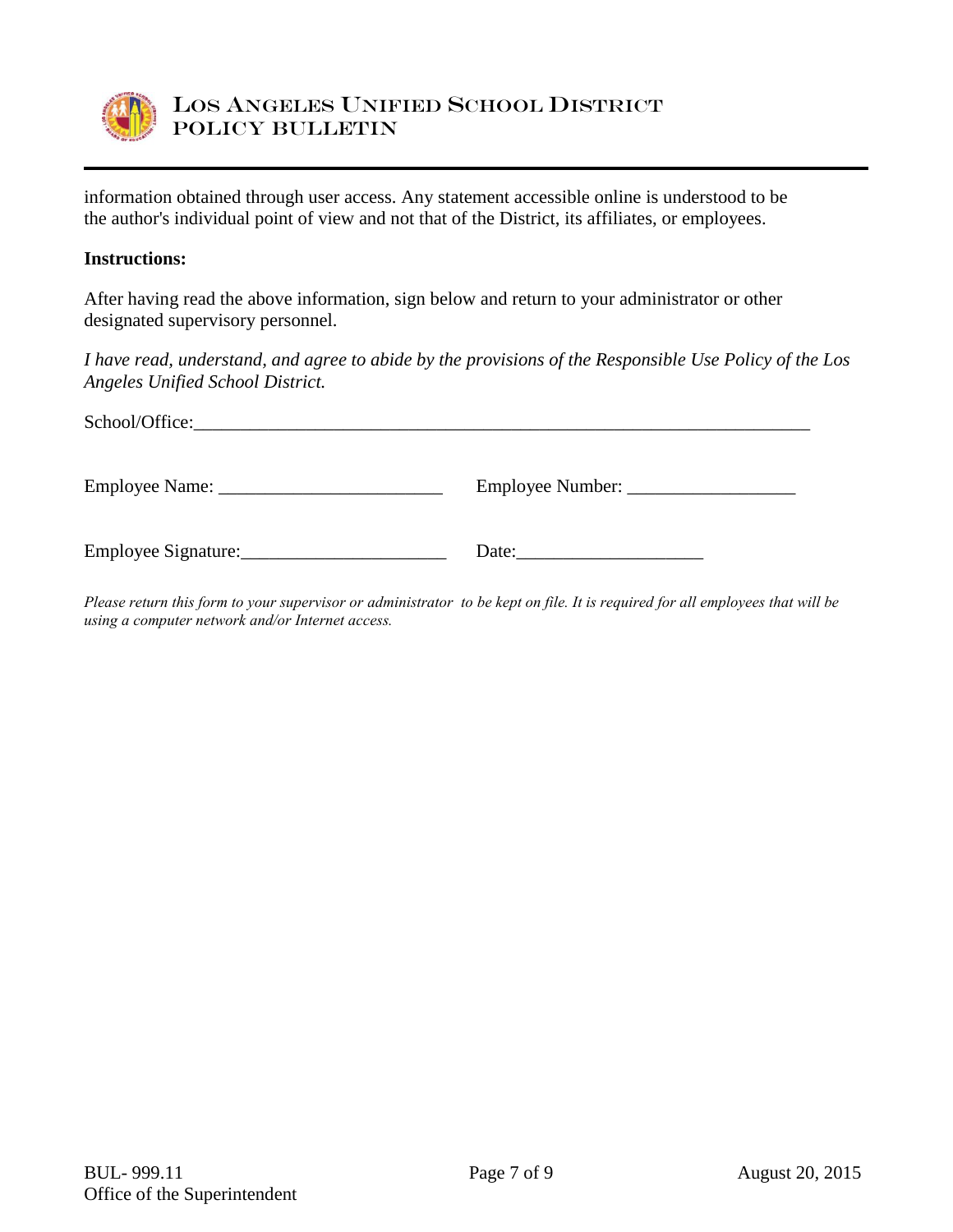

## **AUTHORITY:** This is a policy of the Superintendent of Schools. The following legal authorities are applied in this policy: Children's Internet Protection Act (CIPA), Pub. L. 106-554 Children's Online Privacy Protection Act (COPPA), 16 CFR Part 312 Family Educational Rights and Privacy Act (FERPA), 20 U.S.C. §1232g; 34 CFR Part 99 California Business and Professions Code, Chapter 22.1, Privacy Rights for California Minors in the Digital World California Business and Professions Code, Chapter 22.2, Student Online Personal Information Protection Act California Education Code §44932 et seq. and California Penal Code §422 et seq. California Public Records Act, §6250 et seq. **RELATED RESOURCES:** BUL−5688.1, *Social Media Policy for Employees and Associated Persons*, dated January 29, 2015 BUL−6399.0, *[Social Media Policy for Students](http://notebook.lausd.net/pls/ptl/docs/PAGE/CA_LAUSD/FLDR_ORGANIZATIONS/FLDR_INSTRUCTIONAL_SVCS/BUL%20SOCIAL%20MEDIA%20POLICY%20FOR%20STUDENTS.PDF)*, dated October 9, 2014 BUL−1077.1, *[Information Protection Policy](http://notebook.lausd.net/pls/ptl/url/ITEM/23E49E51DDCDC068E0430A000210C068)*, dated December 5, 2006 BUL−1347.2, *[Child Abuse and Neglect Reporting Requirements,](http://notebook.lausd.net/pls/ptl/url/ITEM/A28A6078F1D76054E0430A0002106054)* dated June 30, 2011 BUL−1893.1, *[Sexual Harassment Policy \(Employee-to-Employee](http://notebook.lausd.net/pls/ptl/url/ITEM/FCEA40A25BD37078E0330A081FB57078)*), dated August 1, 2005 BUL−2047.0, *[Responding to and Reporting Hate-Motivated Incidents and Crimes](http://notebook.lausd.net/pls/ptl/url/ITEM/01C8F754E6E0A0FAE0430A081FB5A0FA)*, dated October 10, 2005 BUL−3349.1, *[Sexual Harassment Policy \(Student-to-Student, Adult-to-Student, and](http://notebook.lausd.net/pls/ptl/docs/PAGE/CA_LAUSD/FLDR_ORGANIZATIONS/FLDR_GENERAL_COUNSEL/.BUL-3349%201%20-%20SEXUAL%20HARASSMENT%20POLICY%2008-06-14.PDF)  [Student-to-Adult\),](http://notebook.lausd.net/pls/ptl/docs/PAGE/CA_LAUSD/FLDR_ORGANIZATIONS/FLDR_GENERAL_COUNSEL/.BUL-3349%201%20-%20SEXUAL%20HARASSMENT%20POLICY%2008-06-14.PDF)* dated August 6, 2014 BUL−3357.1 *[Employee-to-Student Sexual Abuse and Related Discipline Policy](http://notebook.lausd.net/pls/ptl/url/ITEM/5913A7E8F637F03EE0430A000210F03E)*, dated November 13, 2008

BUL−5159.3, *[Uniform Complaint Procedures \(UCP\)](http://notebook.lausd.net/pls/ptl/docs/PAGE/CA_LAUSD/FLDR_ORGANIZATIONS/FLDR_INSTRUCTIONAL_SVCS/INSTRUCTIONALSUPPORTSERVICES/EDUCATIONAL_EQUITY_COMPLIANCE/EEC_UCP_COMPLAINTS/BUL%20-%205159.3%20UNIFORM%20COMPLAINT%20PROCEDURES.PDF)*, dated May 15, 2014

BUL−5167.0, *[Code of Conduct with Students –](http://notebook.lausd.net/pls/ptl/url/ITEM/888A3531730200E8E0430A00021000E8) Distribution and Dissemination [Requirement Policy](http://notebook.lausd.net/pls/ptl/url/ITEM/888A3531730200E8E0430A00021000E8)*, dated July 1, 2010

BUL−5212.1, *[Bullying and Hazing Policy \(Student-to-Student, Adult-to-Student, and](http://notebook.lausd.net/pls/ptl/docs/PAGE/CA_LAUSD/FLDR_ORGANIZATIONS/STUDENT_HEALTH_HUMAN_SERVICES/SHHS/HUMAN_RELATIONS_HOME_PAGE/HUMAN_RELATIONS_BULLYING/BULLYING%20AND%20HAZING%20POLICY%20BUL%205212.1%202012_SEPT%20%2012.PDF)  [Student-to-Adult\)](http://notebook.lausd.net/pls/ptl/docs/PAGE/CA_LAUSD/FLDR_ORGANIZATIONS/STUDENT_HEALTH_HUMAN_SERVICES/SHHS/HUMAN_RELATIONS_HOME_PAGE/HUMAN_RELATIONS_BULLYING/BULLYING%20AND%20HAZING%20POLICY%20BUL%205212.1%202012_SEPT%20%2012.PDF)*, dated September 17, 2012